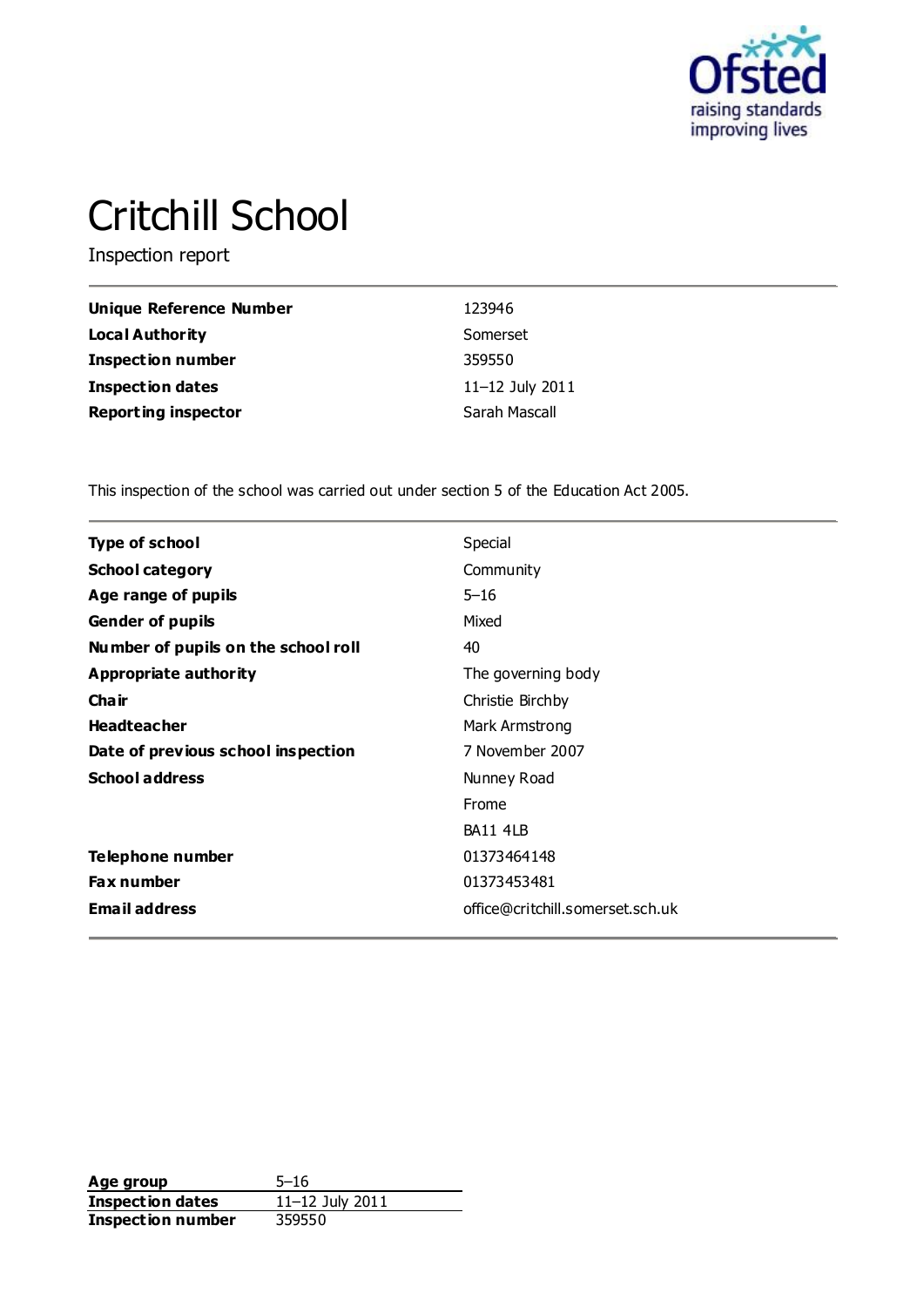The Office for Standards in Education, Children's Services and Skills (Ofsted) regulates and inspects to achieve excellence in the care of children and young people, and in education and skills for learners of all ages. It regulates and inspects childcare and children's social care, and inspects the Children and Family Court Advisory Support Service (Cafcass), schools, colleges, initial teacher training, work-based learning and skills training, adult and community learning, and education and training in prisons and other secure establishments. It assesses council children's services, and inspects services for looked after children, safeguarding and child protection.

Further copies of this report are obtainable from the school. Under the Education Act 2005, the school must provide a copy of this report free of charge to certain categories of people. A charge not exceeding the full cost of reproduction may be made for any other copies supplied.

If you would like a copy of this document in a different format, such as large print or Braille, please telephone 0300 123 4234, or email **[enquiries@ofsted.gov.uk](mailto:enquiries@ofsted.gov.uk)**.

You may copy all or parts of this document for non-commercial educational purposes, as long as you give details of the source and date of publication and do not alter the documentation in any way.

To receive regular email alerts about new publications, including survey reports and school inspection reports, please visit our website and go to 'Subscribe'.

Royal Exchange Buildings St Ann's Square Manchester M2 7LA T: 0300 123 4234 Textphone: 0161 618 8524 E: **[enquiries@ofsted.gov.uk](mailto:enquiries@ofsted.gov.uk)**

W: **[www.ofsted.gov.uk](http://www.ofsted.gov.uk/)**

© Crown copyright 2011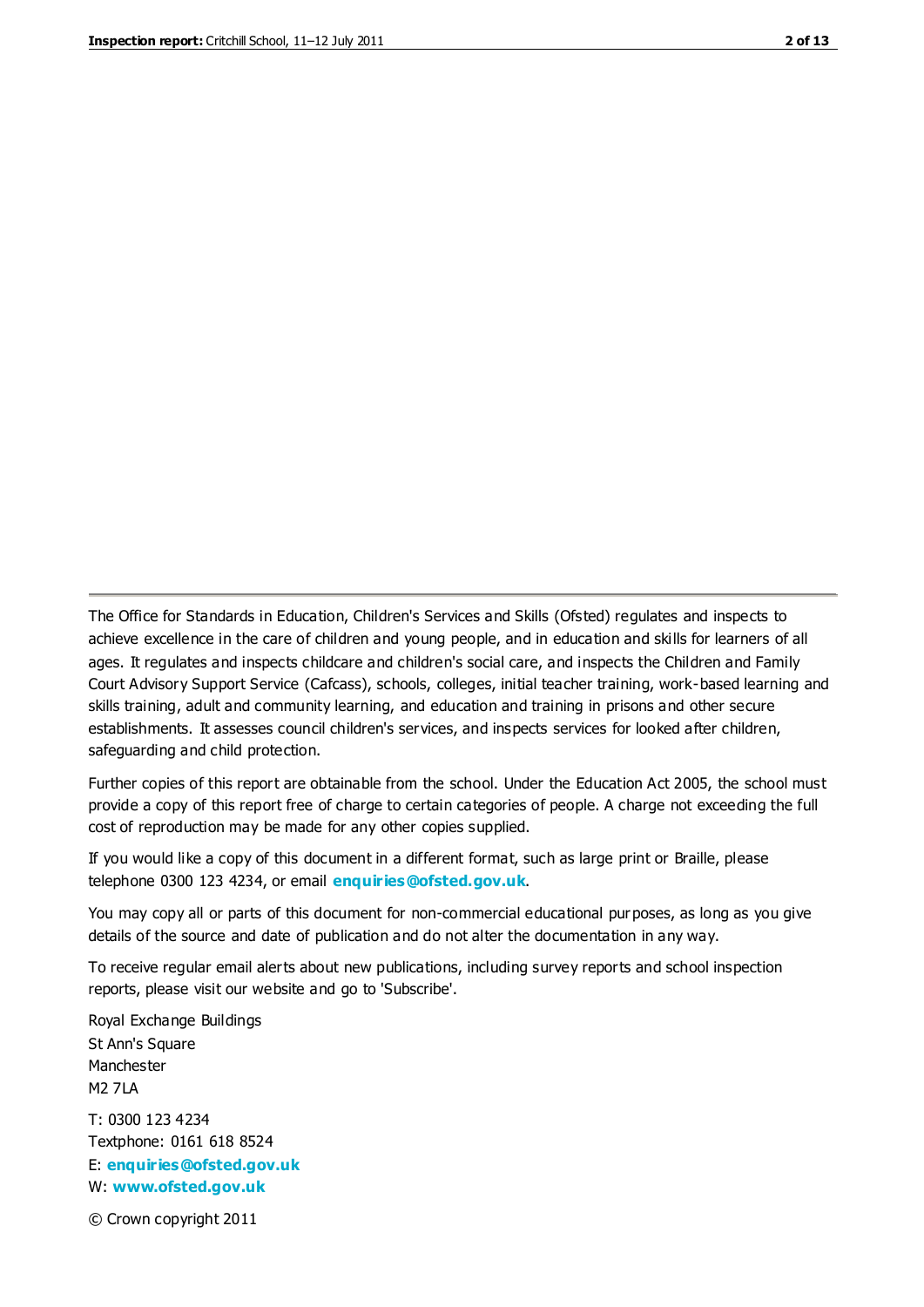# **Introduction**

This inspection was carried out by one additional inspector. The inspector visited eight lessons or parts of lessons and observed six teachers. Meetings were held with members of the governing body, staff, and pupils and students. Pupils' and students' work, information on their progress, safeguarding policies and other documents were evaluated. Questionnaires from 14 parents and carers, 26 staff and 33 pupils and students were scrutinised.

The inspector reviewed many aspects of the school's work. It looked in detail at a number of key areas.

- The effectiveness of the school's actions in raising standards, particularly in science, and in ensuring all pupils and students make the progress they should.
- Whether teachers are ensuring that pupils and students know how well they are doing and what they have to do to improve.
- $\blacksquare$  The effectiveness of the governing body in monitoring the work of the school and challenging them to raise standards further.
- The effectiveness of the school's strategies in supporting pupils' and students' personal development and improving attendance.

# **Information about the school**

Critchill is a smaller than average special school. It caters predominantly for pupils and students with severe and moderate learning needs. An increasing number have autistic spectrum disorders and/or additional needs associated with physical disabilities and medical conditions. A very small number of pupils and students have profound and multiple learning difficulties. All have a statement of special educational needs. The vast majority of pupils and students are from White British backgrounds. The proportion of pupils and students from minority ethnic backgrounds is very small, as is the percentage of pupils who speak English as an additional language. At the time of the inspection, there were a very small number of pupils and students in the care of the local authority.

As part of its curriculum, the school runs its own breakfast club each morning.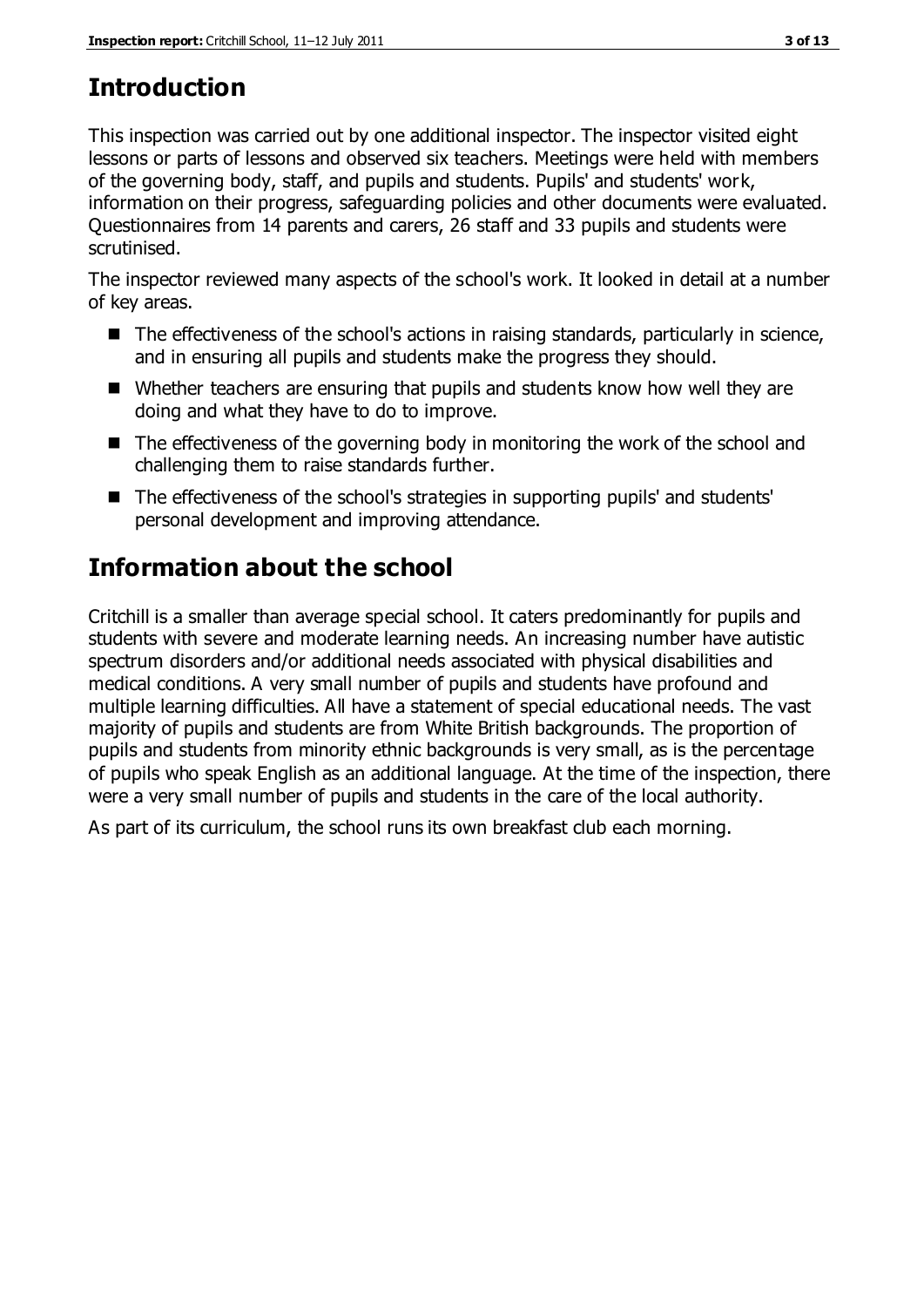# **Inspection judgements**

| Overall effectiveness: how good is the school?  |  |
|-------------------------------------------------|--|
| The school's capacity for sustained improvement |  |

## **Main findings**

Critchill School is a good school that has improved, and continues to improve, at a very rapid rate. Since 2008, when the school was judged to be satisfactory, outstanding leadership by the headteacher and his senior team have ensured that all aspects of the school's provision is at least good, and in some areas it is excellent. Pupils and students now make good and, on occasions, excellent progress in their learning, benefiting from strong teaching and a good, and rapidly developing, curriculum.

Pupils and students are very enthusiastic about school, and this is reflected in their aboveaverage attendance. They are well prepared for learning each morning through the breakfast club, which supports many aspects of their personal development and prompts them to use their good skills in literacy and numeracy. Behaviour is good and pupils say they feel safe in school. They respond well to staff, and the care, support and guidance for pupils and students is excellent. Guidance to support learning is good. While pupils and students have clear targets to help them improve, these are not always shared with pupils and students in a way that enables them to understand how well they are doing and what they need to do to improve. However, because of its very rigorous monitoring systems, the school had already recognised this as an area for concern and started to address this through consultations with staff.

The quality of teaching has improved considerably because of very effective monitoring and support. As a result, there are many strengths in teaching that are consistent in the vast majority of lessons. Planning is good and many activities are practical. Pupils and students comment on how much they enjoy learning because lessons are fun. A strength of teaching is the good match of work to the wide range of special needs within each class. Teaching assistants work very well with teachers, and support individuals and groups of pupils and students extremely well during lessons. Occasionally though, teachers do not provide assistants with enough guidance to enable them to effectively carry out their roles.

Over the last three years, the headteacher has established a high-quality staff team where morale is very high and there is a shared sense of purpose. The drive and ambition of the leadership team is shared by all and it is very clear that this is a school that is not prepared to accept second-best for its pupils and students. Self-evaluation is very good because it is based on excellent monitoring of pupils' and students' progress and other aspects of the school's provision. This in turn is used extremely well to ensure areas for development are well focused to bring about improvements. All of these factors, together with good support from the governing body, contribute to the school's excellent capacity for sustained improvement.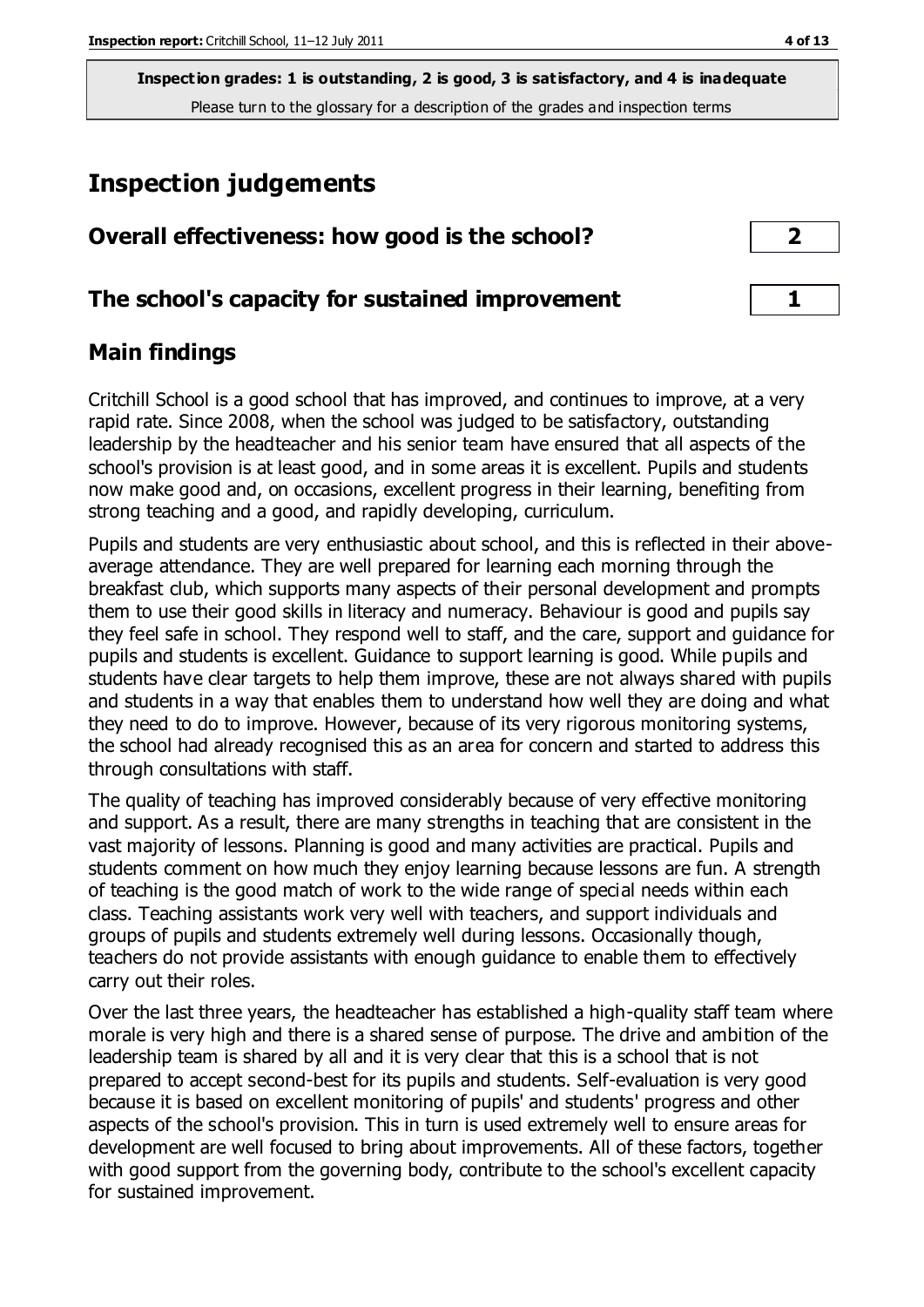#### **What does the school need to do to improve further?**

- Improve systems for feeding back to pupils and students so that they have a clear understanding of what they are doing well and what their next steps in learning will be.
- **Ensure that all teachers make best use of teaching assistants by ensuring they are** well informed about their roles in supporting pupils' and students' learning.

#### **Outcomes for individuals and groups of pupils 2**

| Pupils' achievement and the extent to which they enjoy their learning                                                                                                                                                             |                |  |
|-----------------------------------------------------------------------------------------------------------------------------------------------------------------------------------------------------------------------------------|----------------|--|
| Taking into account:<br>Pupils' attainment <sup>1</sup>                                                                                                                                                                           | $\ast$         |  |
| The quality of pupils' learning and their progress                                                                                                                                                                                | $\mathcal{P}$  |  |
| The quality of learning for pupils with special educational needs and/or disabilities<br>and their progress                                                                                                                       | 2              |  |
| The extent to which pupils feel safe                                                                                                                                                                                              | 1              |  |
| Pupils' behaviour                                                                                                                                                                                                                 | $\overline{2}$ |  |
| The extent to which pupils adopt healthy lifestyles                                                                                                                                                                               | 1              |  |
| The extent to which pupils contribute to the school and wider community                                                                                                                                                           | 1              |  |
| The extent to which pupils develop workplace and other skills that will contribute to<br>their future economic well-being                                                                                                         | 2              |  |
| Taking into account:<br>Pupils' attendance <sup>1</sup>                                                                                                                                                                           |                |  |
| The extent of pupils' spiritual, moral, social and cultural development                                                                                                                                                           | $\overline{2}$ |  |
| $\frac{1}{2}$ . The state of the state of the state of the state of the state of the state of the state of the state of the state of the state of the state of the state of the state of the state of the state of the state of t |                |  |

<sup>1</sup> The grades for attainment and attendance are: 1 is high; 2 is above average; 3 is broadly average; and 4

is low

\* In some special schools inspectors do not make a judgement about attainment in relation to expectations of the pupils' age.

## **How effective is the provision?**

Teachers' planning is detailed and reflects their very good understanding of the wide range of need within their classes. Lessons are well structured with a clear introduction followed by group work in which work is closely matched to their ability. Planning ensures that there is a good range of activities and most, though not all, teaching assistants are clear about their roles. This was evident in a number of lessons where staff had a very

These are the grades for pupils' outcomes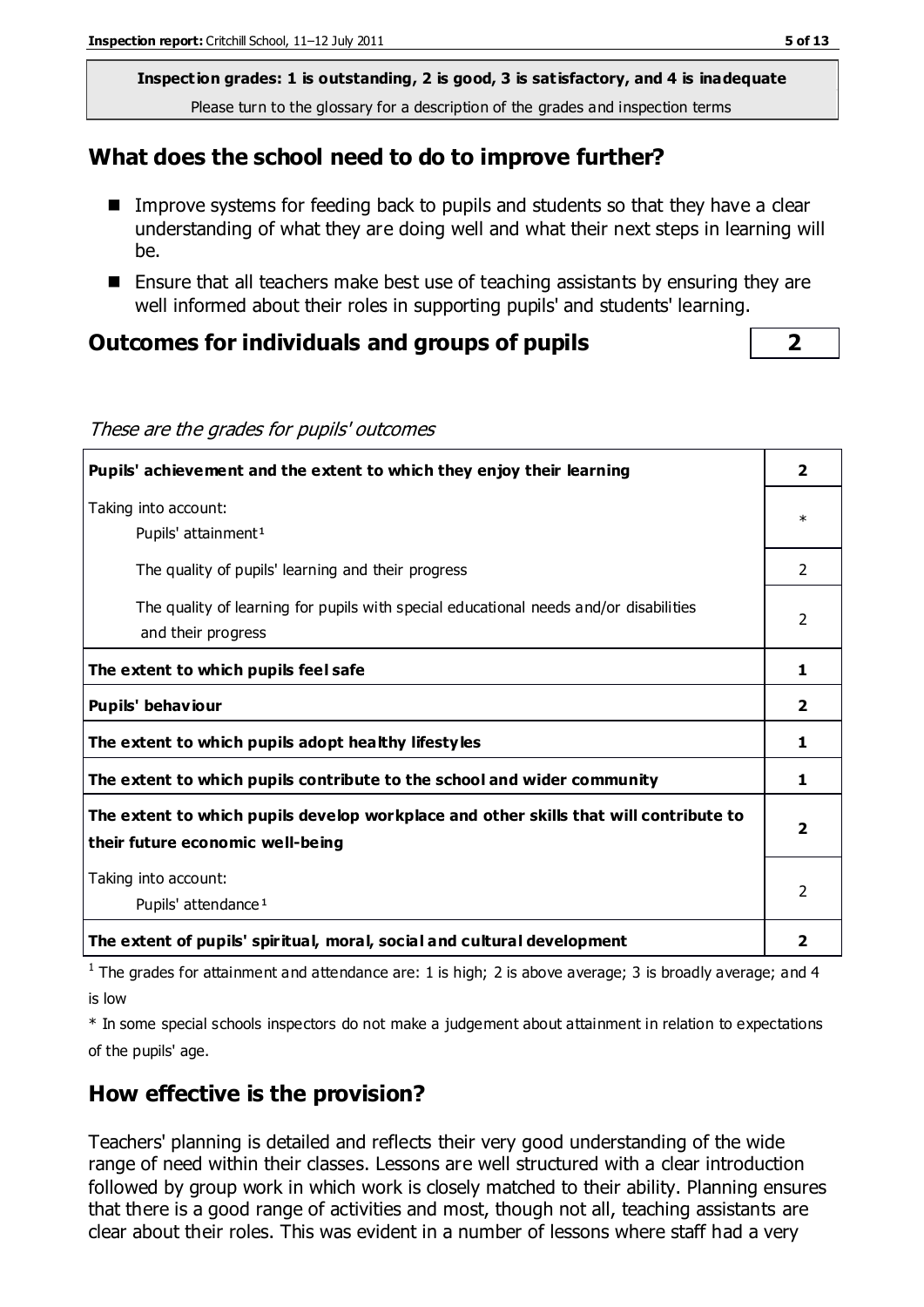positive impact on learning, such as when supporting pupils to understand measuring capacity in mathematics lesson and in practising role play in English to express emotion. Occasionally, opportunities are missed to ensure teaching assistants use the correct terminology and are clear about the outcomes for learning. Teacher-led sessions at the start of a lesson are often very good. This was best shown in a mathematics session for the youngest pupils in which they learnt to use the signs for 'more than' and 'less than'. The use of a hand puppet crocodile enabled pupils to understand how he ate the biggest number and the shape of his mouth was how you drew the sign. All pupils understood the concept and were keen to show off their skills. Very good use is made of technology and pupils and students are confident to use the smart boards. A range of resources supports pupils and students well in their communication skills and teachers are consistent in their use of picture exchange symbols (PECS) symbols where required.

The curriculum is much improved since the last inspection. A clear curriculum map has been established that outlines the focus for teaching in the long and medium term. There is considerable focus on meeting the needs of individuals and planning is based on ensuring all have a curriculum that is well matched to their individual needs. Enrichment days, and very good use of local schools and colleges as well as outside providers, are enabling the school to provide a rich, broad curriculum which pupils and students clearly value. The school is extending the range of accreditation available to pupils and students in the next academic year, reflecting staff's very high expectations of what pupils and students can achieve.

The care and welfare of pupils and students are at the heart of this school. Staff know pupils and students very well and show considerable care and concern for their needs. The tracking of pupils' and students' progress against their academic and personal and social targets is monitored very closely. As a result, pupils and students are making at least good progress academically and achieving very well in their personal development. The school has already started work on providing pupils and students with a better understanding of how well they are doing in their learning targets and helping them understand what it is they need to do to improve further. The very close work between staff and the wide range of agencies involved with pupils ensures that they are very well cared for. Systems to support those pupils and students who struggle to attend school regularly are very effective.

| The quality of teaching                                                            |  |
|------------------------------------------------------------------------------------|--|
| Taking into account:                                                               |  |
| The use of assessment to support learning                                          |  |
| The extent to which the curriculum meets pupils' needs, including, where relevant, |  |
| through partnerships                                                               |  |
| The effectiveness of care, guidance and support                                    |  |

These are the grades for the quality of provision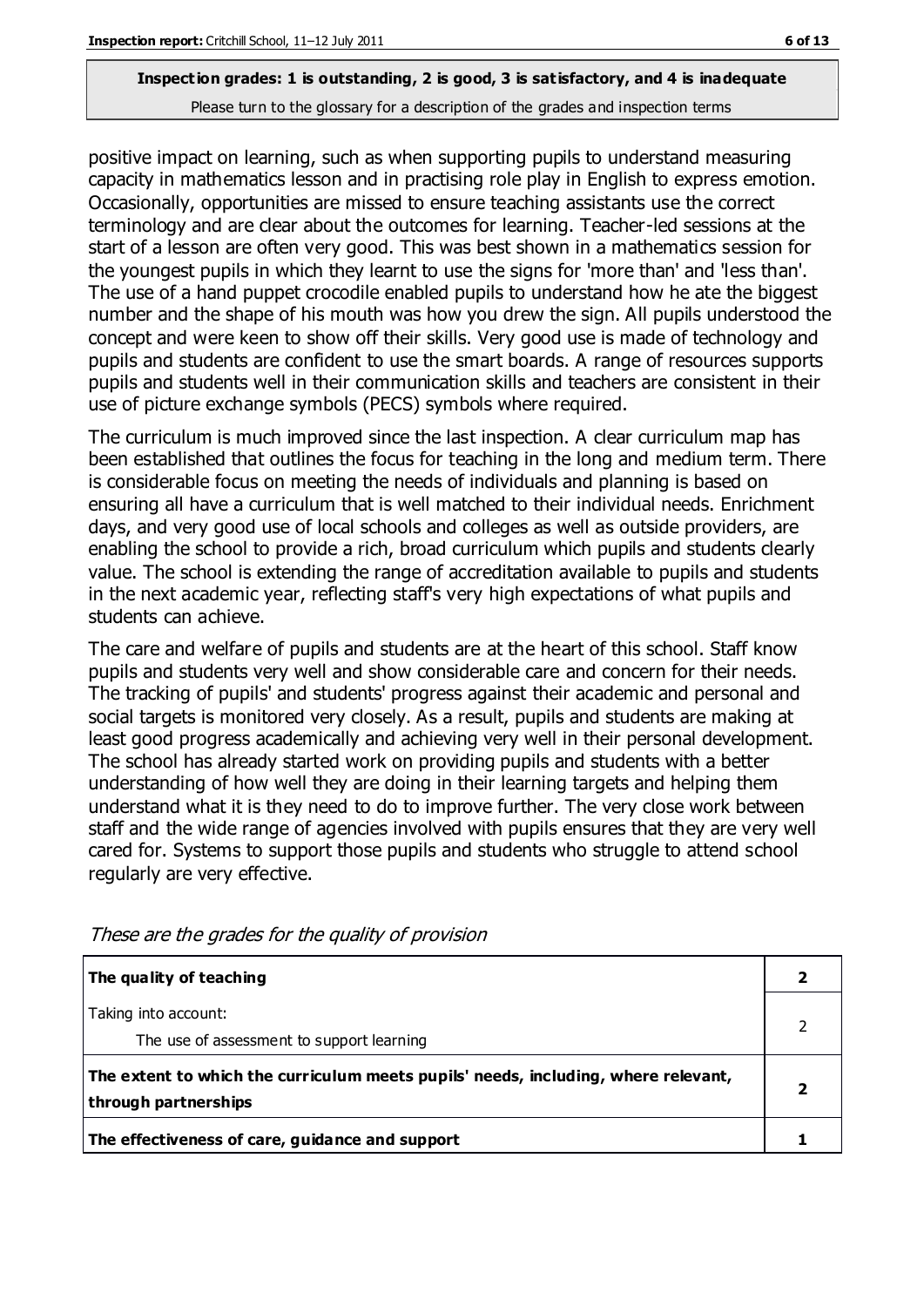#### **How effective are leadership and management?**

The headteacher's high expectations and a determination to make Critchill a successful school have enabled much to be achieved in a short period of time. He is extremely well supported by a very committed leadership team. Systems for monitoring all aspects of provision are of a very high quality and ensure that any indication of a drop in the quality of learning is addressed quickly and effectively. The impact of this very strong leadership and management has been that year on year the school has developed and improved. Teaching and learning are now good and there are examples of outstanding practice. There is a sense of vibrancy about the school, and staff are enthusiastic and committed to ensuring pupils and students make the best possible progress. They meet regularly to monitor pupils' and students' progress, and the use of very rigorous systems ensures that any dip in progress is identified and addressed. Systems for monitoring data are highly sophisticated and have ensured that pupils' and students' equality of opportunity is very well assured. There has been a marked improvement in pupils' progress, particularly over the last two years, because of the aspirational targets set by staff, and a number of pupils and students are making outstanding progress in aspects of their learning.

Governors are providing a good level of support and are extending their knowledge in analysing data in order to challenge the school even more. New structures have been introduced to improve liaison with staff so that governors have more first-hand knowledge of what goes on in school. They have good processes for working with staff but are keen to develop these further. The governing body is particularly vigilant about safeguarding arrangements and, at the time of the inspection, these were exemplary. The school has very good relationships with the vast majority of parents and carers. Parents and carers are very positive about the support they receive from staff and appreciate the contact they have with them. The school is determined to improve communication further, for example through providing more information through the use of the internet.

The school has successfully raised its profile within the community, and very good links with mainstream and other special schools have been established. This has had a very positive impact in terms of pupils' personal development as well as improving the range of opportunities for them. Good links have been established with a school in Zambia and the school is actively developing its community cohesion in terms of national links to provide pupils with a better understanding of life in a multicultural society.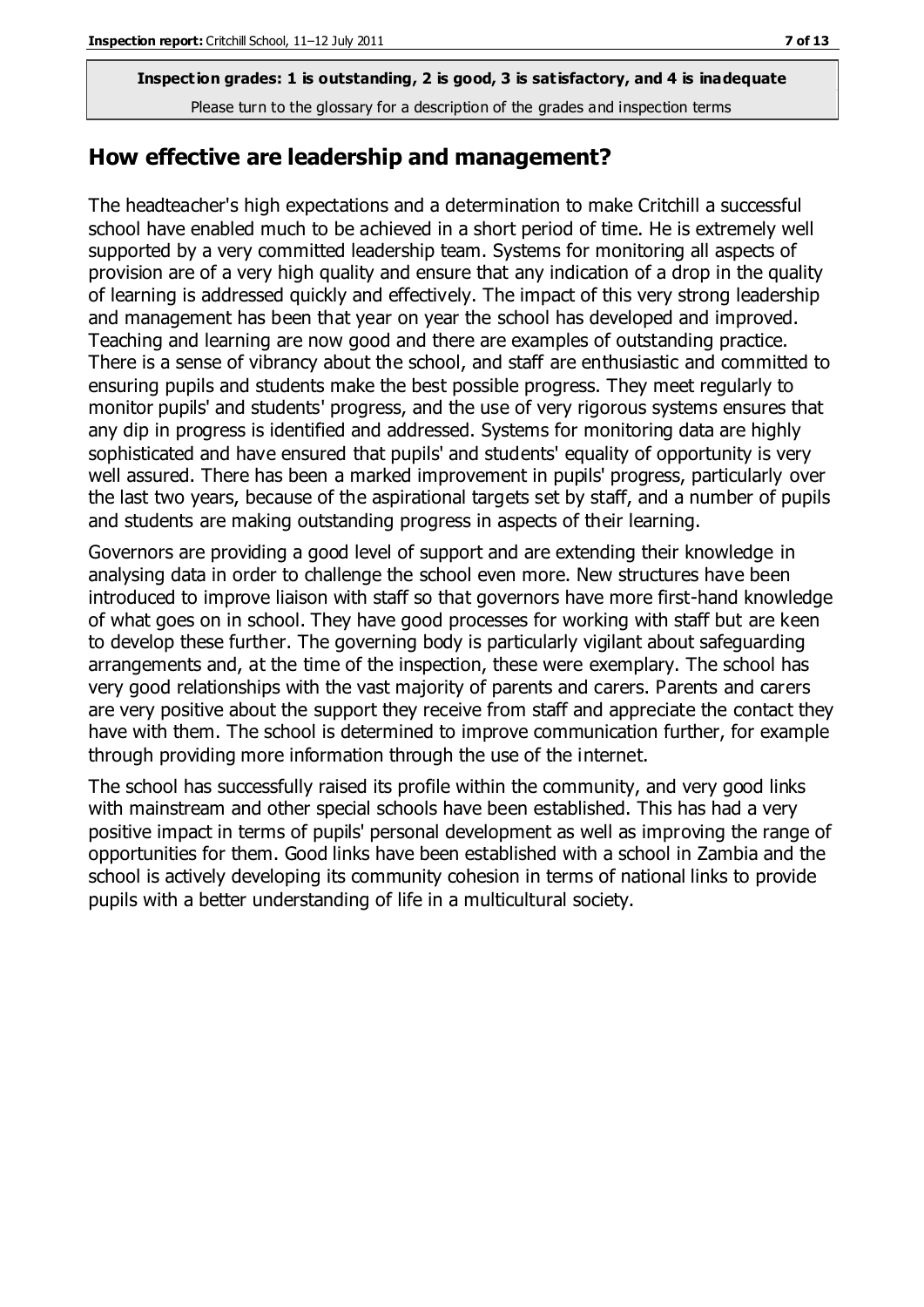**Inspection grades: 1 is outstanding, 2 is good, 3 is satisfactory, and 4 is inadequate**

Please turn to the glossary for a description of the grades and inspection terms

These are the grades for leadership and management

| The effectiveness of leadership and management in embedding ambition and driving<br>improvement                                                                  |                         |
|------------------------------------------------------------------------------------------------------------------------------------------------------------------|-------------------------|
| Taking into account:<br>The leadership and management of teaching and learning                                                                                   |                         |
| The effectiveness of the governing body in challenging and supporting the<br>school so that weaknesses are tackled decisively and statutory responsibilities met | 2                       |
| The effectiveness of the school's engagement with parents and carers                                                                                             | 1                       |
| The effectiveness of partnerships in promoting learning and well-being                                                                                           | 1                       |
| The effectiveness with which the school promotes equality of opportunity and tackles<br>discrimination                                                           | $\overline{\mathbf{2}}$ |
| The effectiveness of safeguarding procedures                                                                                                                     | 1                       |
| The effectiveness with which the school promotes community cohesion                                                                                              |                         |
| The effectiveness with which the school deploys resources to achieve value for money                                                                             | 2                       |

#### **Views of parents and carers**

The return of the Ofsted questionnaire was broadly average as a percentage of pupils on roll. Parents and carers are overwhelmingly positive about the school and the impact it has had on their children, particularly on how safe they feel their children are. Many make very positive comments about the staff and the progress their children have made. Their comments can be summarised by one parent who wrote, 'I cannot think of a better school for children with special needs. The staff are caring, helpful and very approachable. My child has blossomed since being here.' Another wrote, 'My son has only been at Critchill for a year and we have seen unbelievable progress in all aspects of his learning, speech and behaviour. He is so happy and so are we.' There were, however, differing comments about communication. One parent wrote that regarding 'any suggestions or requests I have made which I feel are specific for my child's needs, staff have acted immediately and bent over backwards to do even more than I have anticipated'. A small number, though, feel that communication is not always effective, with one parent commenting that 'communication between home and school is not always at its best'. The school and governors are in the process of reviewing their systems for communicating with parents and carers including establishing clearer guidelines on the use of home- school books.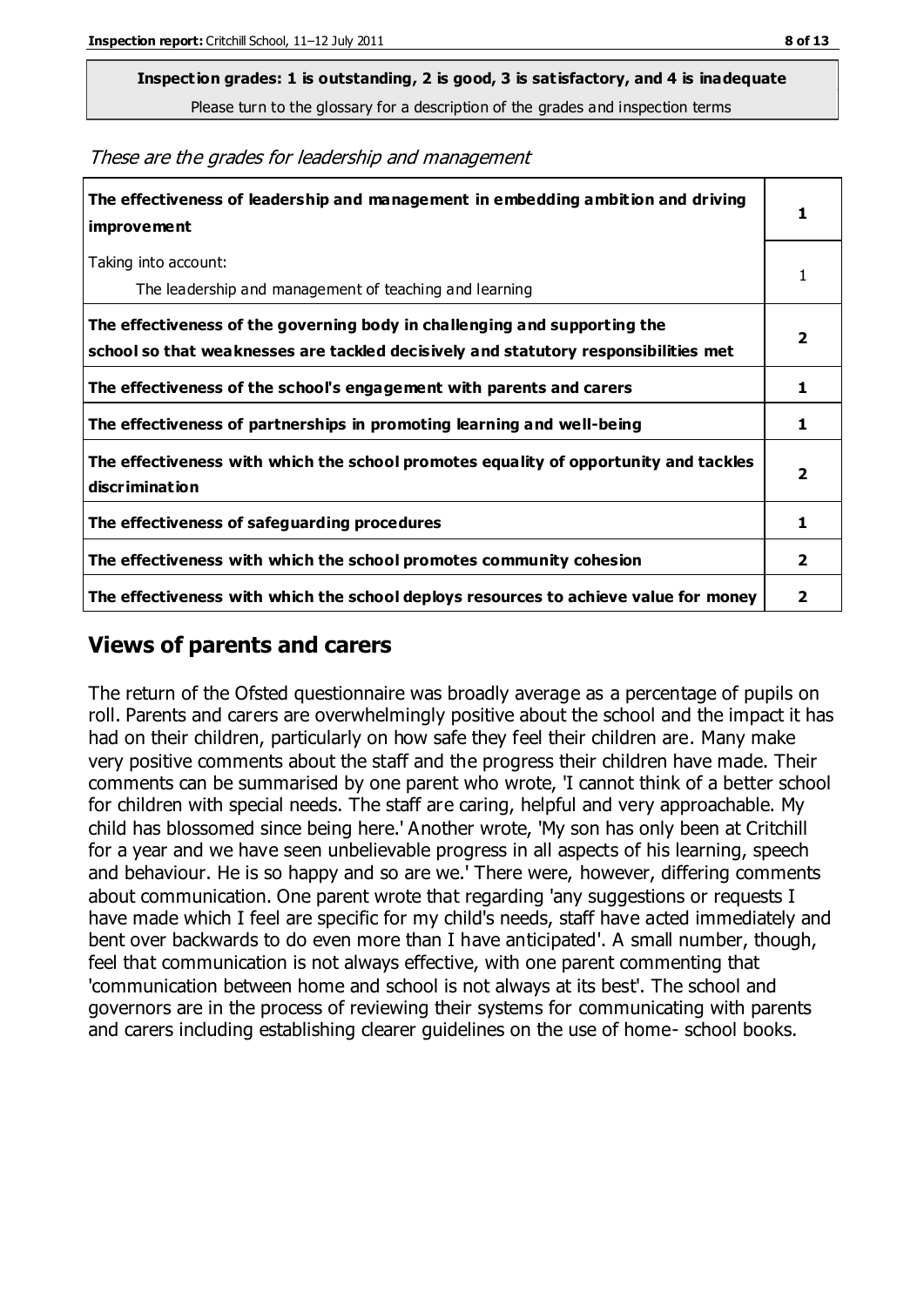#### **Responses from parents and carers to Ofsted's questionnaire**

Ofsted invited all the registered parents and carers of pupils registered at Critchill School to complete a questionnaire about their views of the school.

In the questionnaire, parents and carers were asked to record how strongly they agreed with 13 statements about the school.

The inspector received 14 completed questionnaires by the end of the on-site inspection. In total, there are 40 pupils and students registered at the school.

| <b>Statements</b>                                                                                                                                                                                                                                       | <b>Strongly</b><br>agree |               | <b>Agree</b>   |               | <b>Disagree</b> |                | <b>Strongly</b><br>disagree |               |
|---------------------------------------------------------------------------------------------------------------------------------------------------------------------------------------------------------------------------------------------------------|--------------------------|---------------|----------------|---------------|-----------------|----------------|-----------------------------|---------------|
|                                                                                                                                                                                                                                                         | <b>Total</b>             | $\frac{1}{2}$ | <b>Total</b>   | $\frac{1}{2}$ | <b>Total</b>    | $\frac{1}{2}$  | <b>Total</b>                | $\frac{0}{0}$ |
| My child enjoys school                                                                                                                                                                                                                                  | 10                       | 71            | $\overline{4}$ | 29            | 0               | $\mathbf 0$    | $\mathbf 0$                 | $\mathbf 0$   |
| The school keeps my child<br>safe                                                                                                                                                                                                                       | 10                       | 71            | 4              | 29            | 0               | $\mathbf 0$    | $\mathbf 0$                 | $\mathbf 0$   |
| My school informs me about<br>my child's progress                                                                                                                                                                                                       | 9                        | 64            | 4              | 29            | 0               | $\mathbf 0$    | $\mathbf 0$                 | $\mathbf 0$   |
| My child is making enough<br>progress at this school                                                                                                                                                                                                    | 9                        | 64            | 3              | 21            | $\mathbf{1}$    | $\overline{7}$ | $\mathbf 0$                 | $\mathbf 0$   |
| The teaching is good at this<br>school                                                                                                                                                                                                                  | 11                       | 79            | $\overline{2}$ | 14            | 1               | 7              | $\mathbf 0$                 | $\mathbf 0$   |
| The school helps me to<br>support my child's learning                                                                                                                                                                                                   | 6                        | 64            | 3              | 21            | 1               | 7              | $\mathbf 0$                 | $\mathbf 0$   |
| The school helps my child to<br>have a healthy lifestyle                                                                                                                                                                                                | $\overline{7}$           | 50            | $\overline{7}$ | 50            | 0               | 0              | $\mathbf 0$                 | $\mathbf 0$   |
| The school makes sure that<br>my child is well prepared for<br>the future (for example<br>changing year group,<br>changing school, and for<br>children who are finishing<br>school, entering further or<br>higher education, or entering<br>employment) | $\overline{7}$           | 50            | 6              | 43            | $\mathbf 0$     | $\mathbf 0$    | $\mathbf 0$                 | $\mathbf 0$   |
| The school meets my child's<br>particular needs                                                                                                                                                                                                         | 8                        | 57            | 5              | 36            | 0               | $\mathbf 0$    | $\mathbf 0$                 | $\mathbf 0$   |
| The school deals effectively<br>with unacceptable behaviour                                                                                                                                                                                             | 8                        | 57            | 5              | 36            | 0               | 0              | $\mathbf 0$                 | $\pmb{0}$     |
| The school takes account of<br>my suggestions and concerns                                                                                                                                                                                              | 8                        | 57            | 4              | 29            | 1               | $\overline{7}$ | $\Omega$                    | 0             |
| The school is led and<br>managed effectively                                                                                                                                                                                                            | $\overline{7}$           | 50            | 6              | 43            | $\mathbf{1}$    | $\overline{7}$ | $\mathbf 0$                 | $\mathbf 0$   |
| Overall, I am happy with my<br>child's experience at this<br>school                                                                                                                                                                                     | $10\,$                   | 71            | 4              | 29            | 0               | $\mathbf 0$    | $\mathbf 0$                 | $\mathbf 0$   |

The table above summarises the responses that parents and carers made to each statement. The percentages indicate the proportion of parents and carers giving that response out of the total number of completed questionnaires. Where one or more parents and carers chose not to answer a particular question, the percentages will not add up to 100%.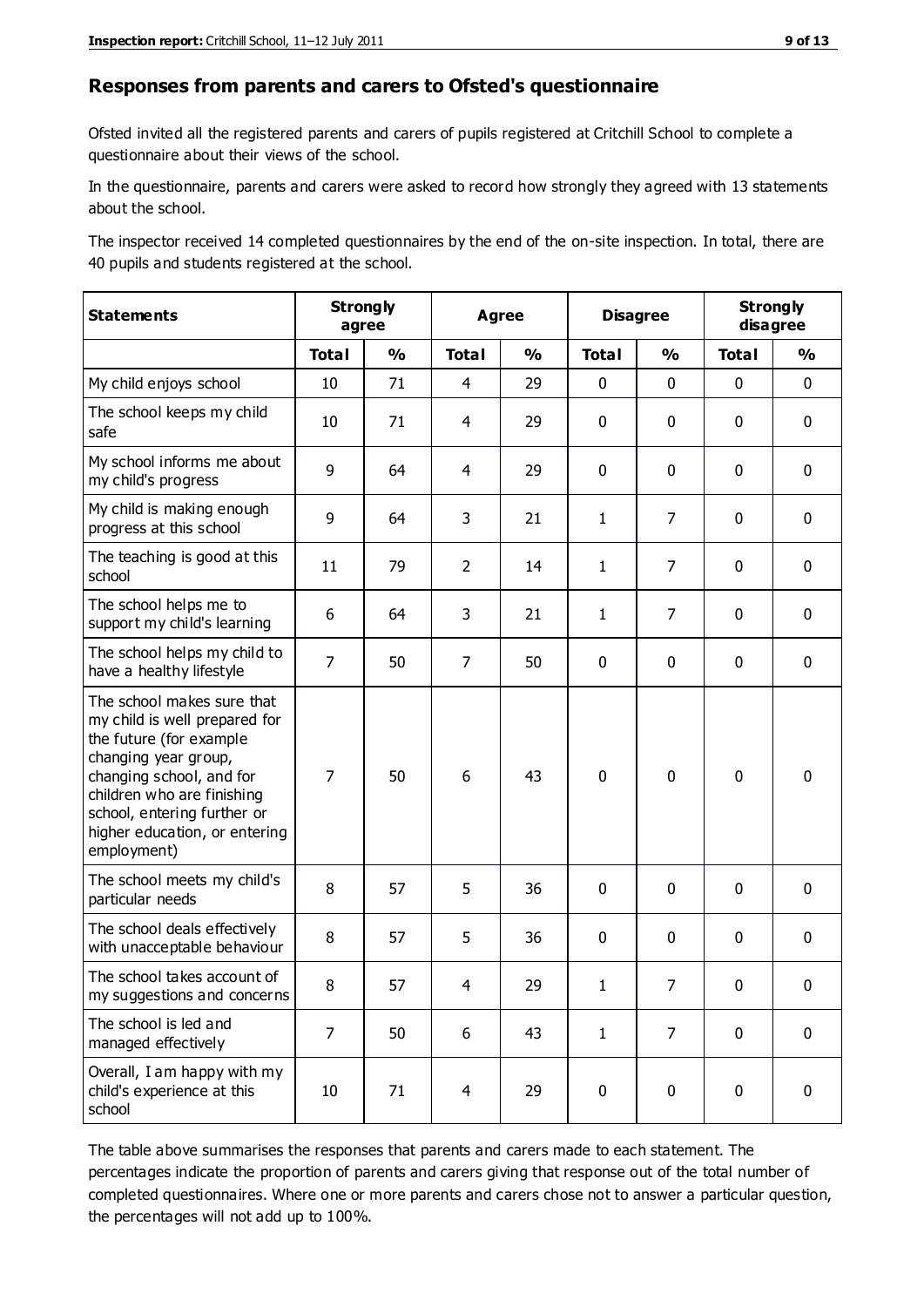# **Glossary**

| Grade   | <b>Judgement</b> | <b>Description</b>                                                                                                                                                                                                            |
|---------|------------------|-------------------------------------------------------------------------------------------------------------------------------------------------------------------------------------------------------------------------------|
| Grade 1 | Outstanding      | These features are highly effective. An outstanding school<br>provides exceptionally well for all its pupils' needs.                                                                                                          |
| Grade 2 | Good             | These are very positive features of a school. A school that<br>is good is serving its pupils well.                                                                                                                            |
| Grade 3 | Satisfactory     | These features are of reasonable quality. A satisfactory<br>school is providing adequately for its pupils.                                                                                                                    |
| Grade 4 | Inadequate       | These features are not of an acceptable standard. An<br>inadequate school needs to make significant improvement<br>in order to meet the needs of its pupils. Ofsted inspectors<br>will make further visits until it improves. |

#### **What inspection judgements mean**

## **Overall effectiveness of schools**

|                       | Overall effectiveness judgement (percentage of schools) |      |                     |                   |
|-----------------------|---------------------------------------------------------|------|---------------------|-------------------|
| <b>Type of school</b> | <b>Outstanding</b>                                      | Good | <b>Satisfactory</b> | <b>Inadequate</b> |
| Nursery schools       | 46                                                      | 48   | 6                   |                   |
| Primary schools       | 6                                                       | 47   | 40                  | 7                 |
| Secondary schools     | 12                                                      | 39   | 38                  | 11                |
| Sixth forms           | 13                                                      | 42   | 41                  | 3                 |
| Special schools       | 28                                                      | 49   | 19                  | 4                 |
| Pupil referral units  | 14                                                      | 45   | 31                  | 10                |
| All schools           | 10                                                      | 46   | 37                  |                   |

New school inspection arrangements were introduced on 1 September 2009. This means that inspectors now make some additional judgements that were not made previously.

The data in the table above are for the period 1 September 2010 to 31 December 2010 and are consistent with the latest published official statistics about maintained school inspection outcomes (see **[www.ofsted.gov.uk](http://www.ofsted.gov.uk/)**).

The sample of schools inspected during 2010/11 was not representative of all schools nationally, as weaker schools are inspected more frequently than good or outstanding schools.

Percentages are rounded and do not always add exactly to 100.

Sixth form figures reflect the judgements made for the overall effectiveness of the sixth form in secondary schools, special schools and pupil referral units.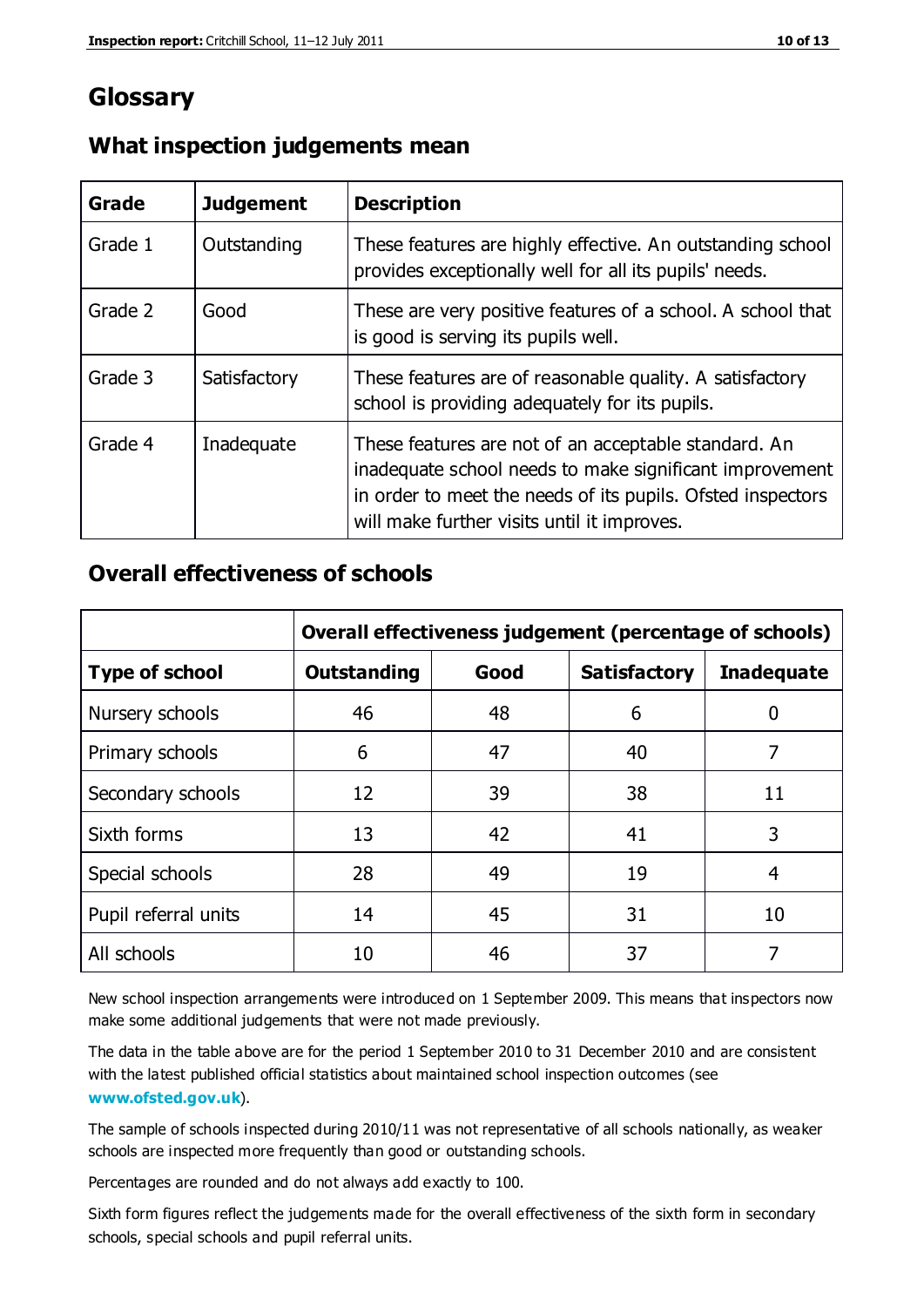# **Common terminology used by inspectors**

| Achievement:               | the progress and success of a pupil in their learning,<br>development or training.                                                                                                                                                          |  |  |
|----------------------------|---------------------------------------------------------------------------------------------------------------------------------------------------------------------------------------------------------------------------------------------|--|--|
| Attainment:                | the standard of the pupils' work shown by test and<br>examination results and in lessons.                                                                                                                                                   |  |  |
| Capacity to improve:       | the proven ability of the school to continue<br>improving. Inspectors base this judgement on what<br>the school has accomplished so far and on the quality<br>of its systems to maintain improvement.                                       |  |  |
| Leadership and management: | the contribution of all the staff with responsibilities,<br>not just the headteacher, to identifying priorities,<br>directing and motivating staff and running the school.                                                                  |  |  |
| Learning:                  | how well pupils acquire knowledge, develop their<br>understanding, learn and practise skills and are<br>developing their competence as learners.                                                                                            |  |  |
| Overall effectiveness:     | inspectors form a judgement on a school's overall<br>effectiveness based on the findings from their<br>inspection of the school. The following judgements,<br>in particular, influence what the overall effectiveness<br>judgement will be. |  |  |
|                            | The school's capacity for sustained<br>improvement.                                                                                                                                                                                         |  |  |
|                            | Outcomes for individuals and groups of pupils.                                                                                                                                                                                              |  |  |
|                            | The quality of teaching.                                                                                                                                                                                                                    |  |  |
|                            | The extent to which the curriculum meets<br>pupils' needs, including, where relevant,<br>through partnerships.                                                                                                                              |  |  |
|                            | The effectiveness of care, guidance and<br>support.                                                                                                                                                                                         |  |  |
| Progress:                  | the rate at which pupils are learning in lessons and<br>over longer periods of time. It is often measured by<br>comparing the pupils' attainment at the end of a key                                                                        |  |  |

stage with their attainment when they started.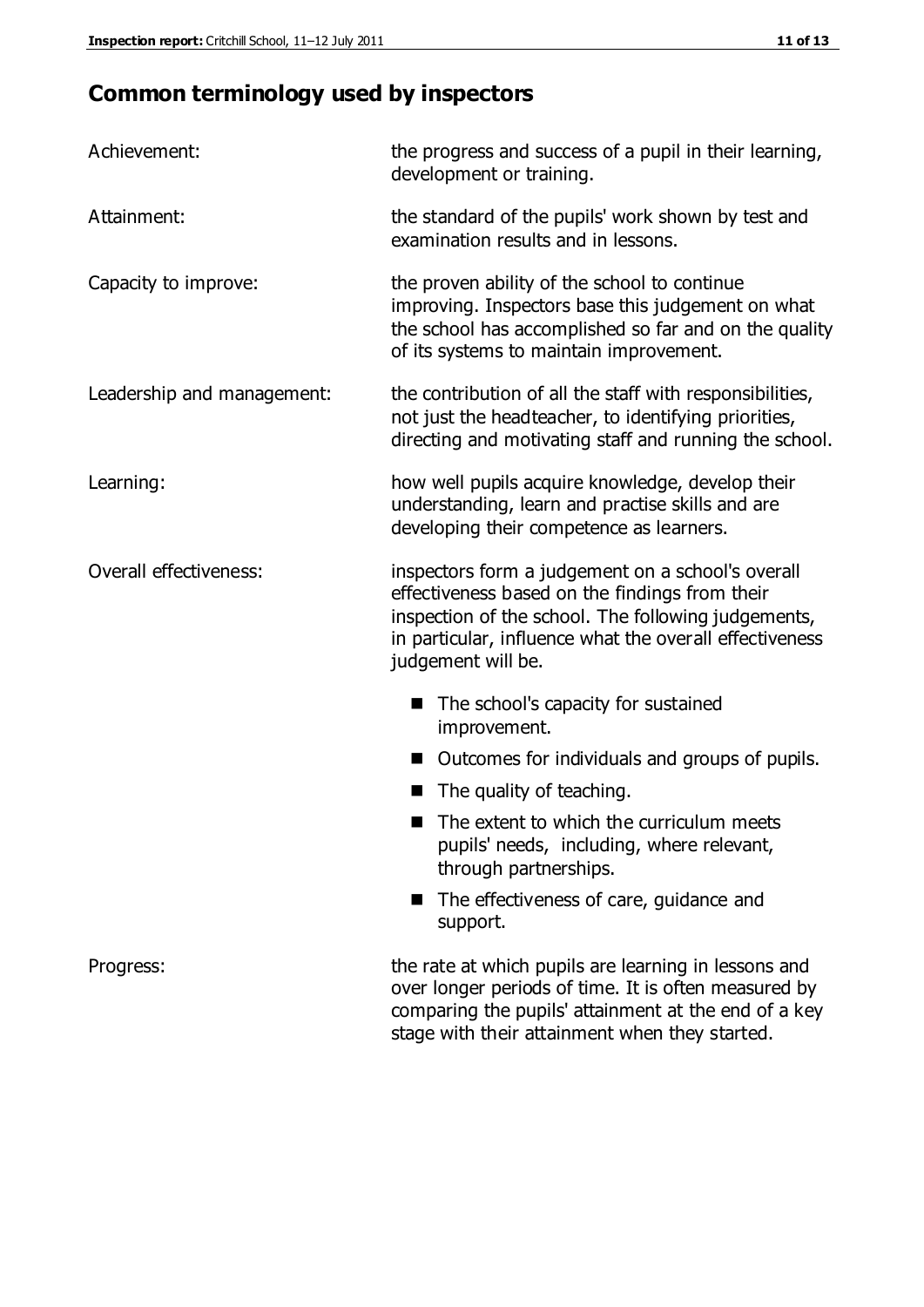## **This letter is provided for the school, parents and carers to share with their children. It describes Ofsted's main findings from the inspection of their school.**

raising standards improving lives

13 July 2011

Dear Pupils and Students

#### **Inspection of Critchill School, Frome BA11 4LB**

Thank you so much for being so friendly and helpful when I came to visit your school recently. I very much enjoyed meeting you all, and a special thank you to those of you who gave up your time to talk to me. I enjoyed hearing about how much you liked school and all the different things you could do.

I think your school is a good school. You work hard in lessons and, because of this, you do well in your learning. It was good to see how happy you are in school and that you feel safe. I was very impressed with the way you behaved in breakfast club and how you used your maths skills to work out how much things cost. The school is very good at making sure you are well cared for. You clearly know a lot about keeping healthy and it was good to hear how much you enjoy all the different sports and activities. Your teachers know you well and help you learn a lot of things.

The school is very well led by the headteacher, and all the staff work hard to make sure you do well. Because the school wants to be even better, I have asked them to make sure that teachers make sure you know how well you are doing and what you need to do, to do even better. I have also asked the school to make sure that all the staff who help you in lessons are clear about what they have to do so that they can make sure you make the best possible progress.

I wish you well for the future and hope all of you continue with all your hard work.

Yours sincerely

Sarah Mascall Additional Inspector